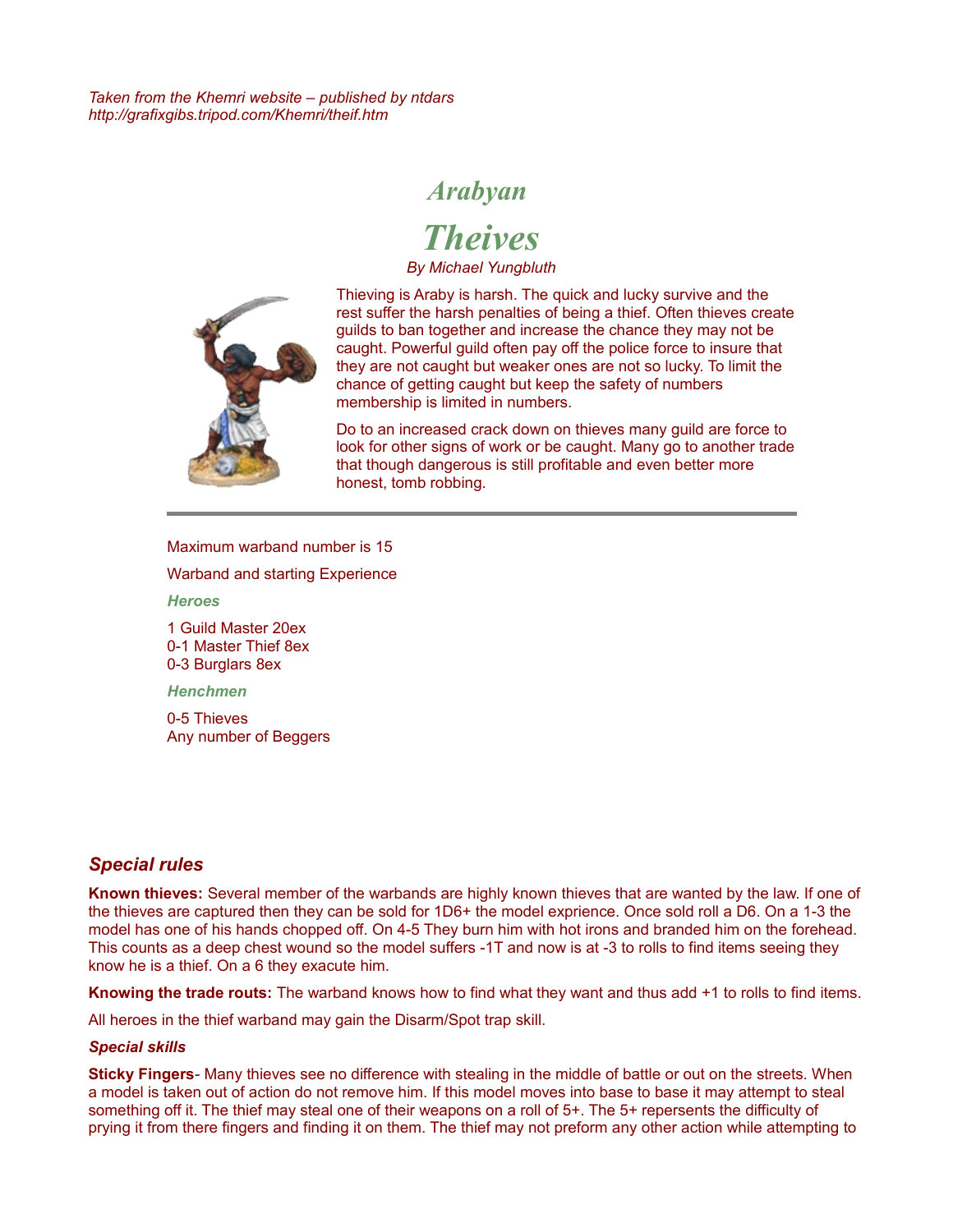rob a model. This takes one whole turn to do.

**Infiltration**- Like in the Mordheim book

**Knife fighting**- On the streets most fighting is done with knives. This model has grown so good at fighting with knives that he wields them with an unnatural skill at aiming for vital spots. Model adds +1 to injury rolls it causes with knives and +1WS when using knives (Only in hth). Enemies still get the +1 to armor save.

**Hide in Shadows**- The model can blend into the shadows so that his opponents will not see him. As long as he is within 1" of a wall or other linear obstacle (hedges, fence, well, etc) opposing models must pass an Initiative test in order to charge him. (This is the same skill that the Imperial Assassin can use)

**Sheer Speed**- This model is well versed in running from the law. He has learned much in the art of running as such he has gained +1 to his movement. Only the Guild Master and Master Thief may take this seeing they have had much more practice over the years.

#### *Skill list*

Guild Master- Combat, Shooting, Academic, Speed, Special Master Thief- Combat, Shooting, Speed, Special Burglars- Combat, Shooting, Speed, Special

### *Heroes*

#### *Guild Master* 60 gold

The guild master is the head of the thieving guild. Though he is a master of a smaller guild he is not as great as some of the larger guilds master he is a skilled thief none the lest. The guild master though spends more time running the guild then thieving though.

|                 | /S | BS | О<br>ኈ |        |  | $\equiv$ | LD. |
|-----------------|----|----|--------|--------|--|----------|-----|
| Guild<br>Master |    |    | ↷      | ົ<br>J |  |          |     |

**Weapons**- May have weapons from the thieves list **Skills**- Leader, Counts as a known thief

#### *Master Thief* 40 gold

The master thief is second in charge under the Guild Master. He is the prime thief in the guild and an experienced fighter on when it comes to fighting. He has spend many years on the run and is a wanted thief.

| ٠               |  | ×<br>∍™<br><b>ETG</b> |   |   |  | - |  |
|-----------------|--|-----------------------|---|---|--|---|--|
| Master<br>Thief |  | ঽ                     | 3 | າ |  |   |  |

**Weapons**- May have weapons from the thieves list **Skills**- Counts as a Known thief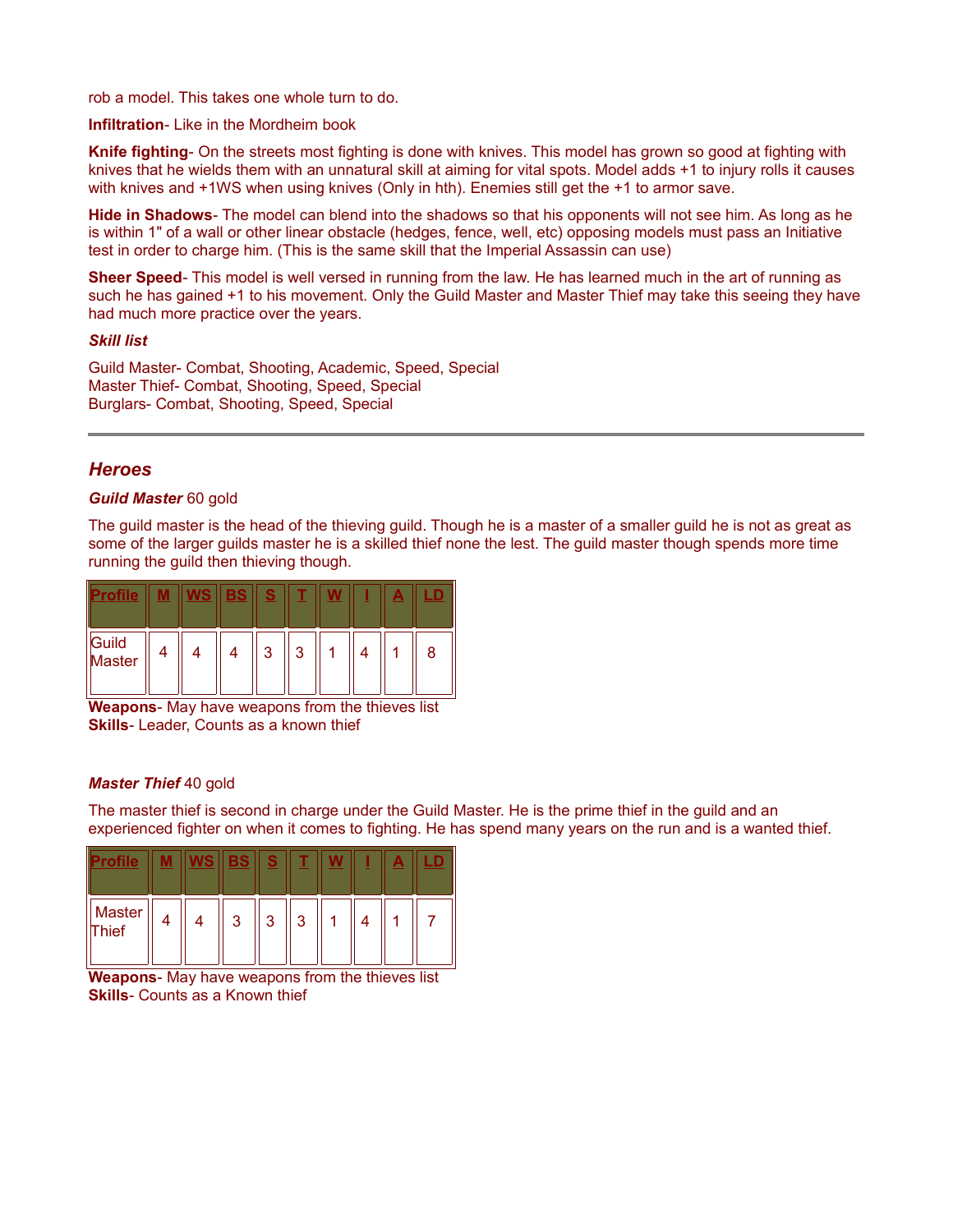### *Burglars* 35 gold

Burglars are thieves that show potental as the rise through the racks of the guild.

|         |   | $\blacksquare$ | × |   |  | $\blacksquare$ |  |
|---------|---|----------------|---|---|--|----------------|--|
| Burglar | 3 | 2<br>ັ         | ึ | ົ |  |                |  |

**Weapons**- May have weapons from the thieves list **Skills**- none to start with

## *Henchmen*

#### *Thieves* 25 gold

These are the common thieves that have joined the guild for protection. They are limited in numbers do to the dangers of large guilds.

|       |   |   | Е | o              |   |   | $\overline{\phantom{a}}$ |  |
|-------|---|---|---|----------------|---|---|--------------------------|--|
| Thief | 4 | 3 | 3 | 3 <sup>1</sup> | 3 | ാ |                          |  |

**Weapons-** May have weapons from the thieves list

#### *Beggars* 20 gold

These are beggars that have allied with the guild in hopes of finding a warm place to sleep and a meal.

|  |                | $\blacksquare$<br>$\blacksquare$ | ۰ |   |   | ÷ |  |
|--|----------------|----------------------------------|---|---|---|---|--|
|  | $\overline{2}$ | $\overline{2}$                   | ົ | ົ | ົ |   |  |

**Weapons-** May have weapons from the thieves list

**Skills**- Any time they are in a city or Oasis with a caravan (rolling for the after battle) they may stop and beg for money. Roll a D6 for each begger. On a 2-6 they are given D3 gold. On a 1 they are beaten by some person and miss the next battle.